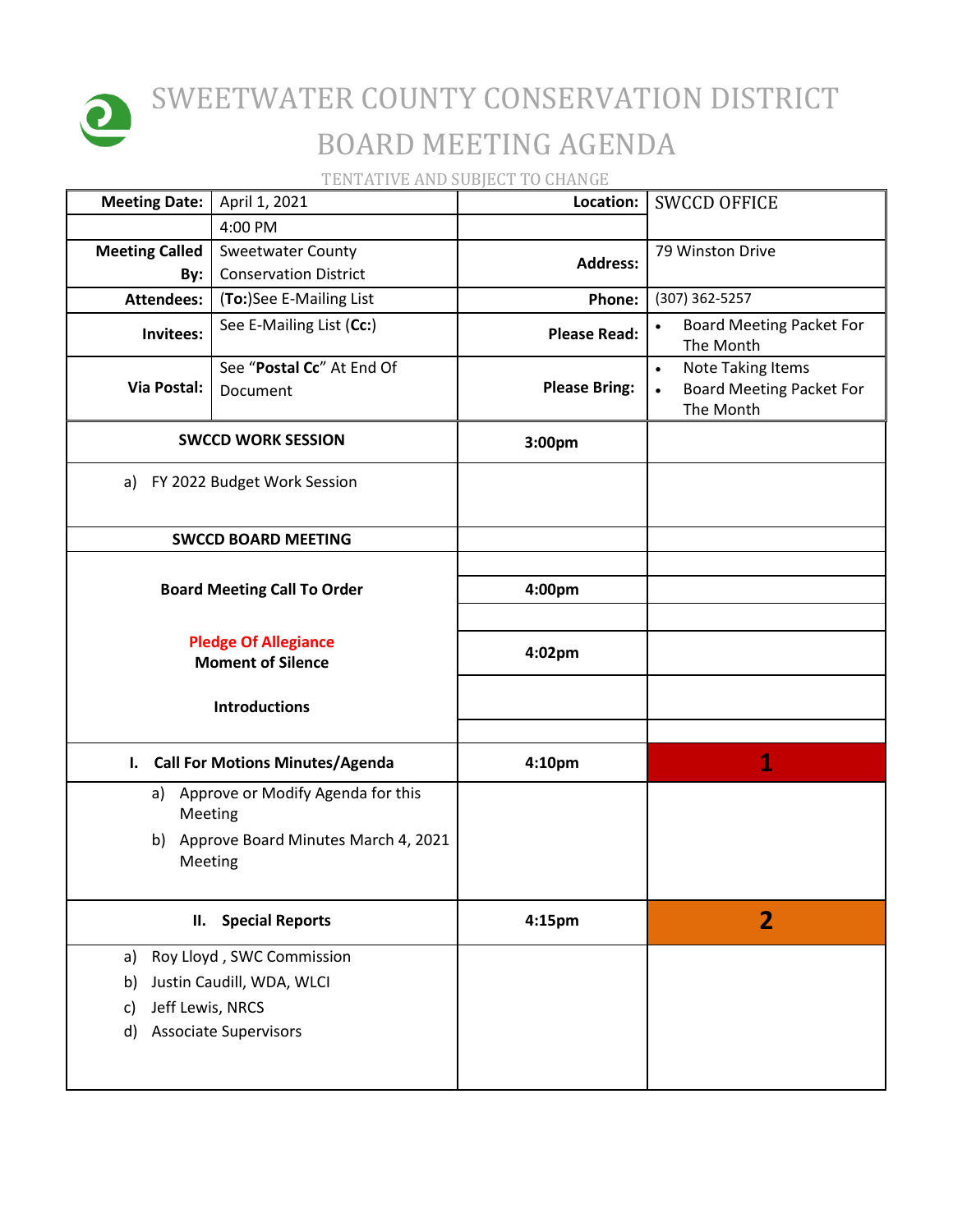| <b>Unfinished Business</b><br>III.                                                                                                                                                                  | 4:30 <sub>pm</sub> | 3 |
|-----------------------------------------------------------------------------------------------------------------------------------------------------------------------------------------------------|--------------------|---|
| <b>Bitter Killpecker Creek Updates and Actions</b><br>a)                                                                                                                                            |                    |   |
| BKWAG Meeting - April 27, 10am -12pm<br>WACD Legislative Updates #8<br>b)<br>Community Enhancement Grants - review aps<br>C)<br><b>Conflict of Interest Discussion</b><br>d)<br>Office Update<br>e) |                    |   |
| <b>New Business</b><br>IV.                                                                                                                                                                          | 4:50pm             | 4 |
| WDA Lab Funds - Base Funding Information<br>a)<br><b>Conservation District Risk</b><br>b)<br>Management/Bonding Forms (sign)                                                                        |                    |   |
| <b>Supervisors Report</b><br>v.                                                                                                                                                                     | 5:00pm             | 5 |
| <b>Tom Burris</b><br>a)                                                                                                                                                                             |                    |   |
| Jean Dickinson<br>b)                                                                                                                                                                                |                    |   |
| Stephanie Anderson<br>C)                                                                                                                                                                            |                    |   |
| Joshua Coursey<br>d)                                                                                                                                                                                |                    |   |

| <b>Break</b>                                                                                                                                | 5:20pm | <b>BK</b> |
|---------------------------------------------------------------------------------------------------------------------------------------------|--------|-----------|
|                                                                                                                                             |        |           |
| <b>Staff Reports</b><br>VI.                                                                                                                 | 5:25pm | 6         |
| Karen Pecheny<br>a)                                                                                                                         |        |           |
| VII.<br><b>Financial Reports</b>                                                                                                            | 5:30pm | 7         |
| Treasurer's Report - Pay bills as presented<br>a)<br><b>Accept Treasurer's Report</b><br>b)<br>SWC Budget FY 2022 due April 23 (noon)<br>C) |        |           |
| <b>Public Comments</b><br>VIII.                                                                                                             | 5:35pm | 8         |
| a)                                                                                                                                          |        |           |
| <b>Information and Education</b><br>IX.                                                                                                     | 5:40pm | 9         |
|                                                                                                                                             |        |           |
| WDA - Information on Marino/Moss balls<br>a)<br>b)                                                                                          |        |           |